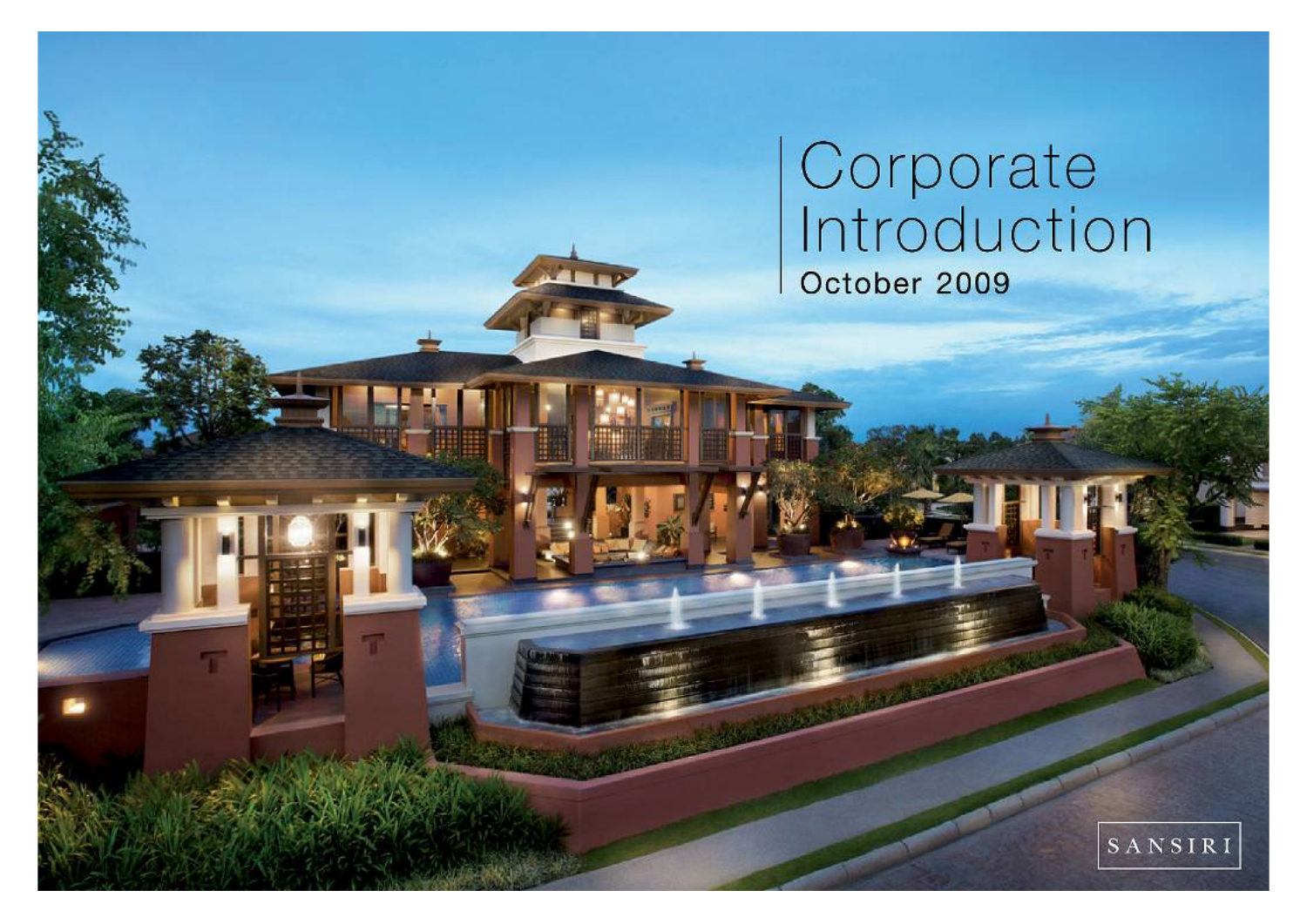### Disclaimer

Information contained in this presentation is intended solely for your personal reference and is strictly confidential. Such information is subject to change without notice, its accuracy is not guaranteed and it may not contain all material information concerning Sansiri Public Company Limited (the "Company"). Neither the Company nor any of its affiliates, advisors or representatives make any representation regarding, and assumes no responsibility or liability whatsoever (in negligence or otherwise) for, the accuracy or completeness of, or any errors or omissions in, any information contained herein nor for any loss howsoever arising from any use of such information. By attending this presentation, you are agreeing to be bound by the below.

Reliance should not be placed on the information or opinions contained in this presentation. This presentation does not take into account the investment objectives, financial situation or particular needs of any particular investor.

The information contained in this presentation has not been independently verified. No representation or warranty, expressed or implied, is made as to, and no reliance should be placed on the fairness, accuracy, completeness or correctness of, the information or opinions contained herein. It is not the intention to provide, and you may not rely on this presentation as providing, a complete or comprehensive analysis of the Company's financial or trading position or prospects or any other information contained herein. The information and opinions contained in this presentation are provided as at the date of this presentation and are subject to change without notice. The information contained in this presentation should be considered in the context of the circumstances prevailing at the time and has not been, and will not be, updated to reflect material developments which may occur after the date of the presentation.

In addition, this presentation contains forward-looking statements (which may include projections and statements about business plans and financial models) that reflect the Company's current views with respect to future events and financial performance. This information is provided for illustrative purposes only. These views are based on a number of estimates and current assumptions which are subject to business, economic, competitive and other uncertainties and contingencies as well as various risks and these may change over time and in many cases are outside the control of the company and its directors. No assurance can be given that future events will occur, that projections will be achieved, or that the Company's assumptions are correct. Actual results may differ materially from those forecast and projected. All forward-looking statements are subject to change and should not be relied upon.

This presentation may not be distributed in the United States, Canada or Japan or in any other country where it would violate securities laws by any means whatsoever or to any US person. Failure to comply with this restriction may constitute a violation of law. This presentation is not an offer for sale of any securities within the United States, Canada or Japan.

No offering of the securities will be registered under the U.S. Securities Act of 1933, as amended (the "U.S. Securities Act"). Accordingly, unless an exemption under the U.S. Securities Act is available, any securities may not be offered, sold, resold, delivered or distributed, directly or indirectly, in the United States or to, or for the account or benefit or, any U.S. person (as defined in Regulation S under the U.S. Securities Act).

This presentation and such materials are for information purposes only and are not and do not constitute or form part of any offer, invitation or recommendation to sell or issue, or any solicitation of any offer to purchase or subscribe for any securities and no part of this presentation nor anything contained in it shall form the basis of or be relied upon in connection with any contract, commitment or investment or other decision in relation thereto. This document may not be used or relied upon by any other party, or for any other purpose, and may not be reproduced, disseminated or quoted without the prior written consent of the Company.

This presentation contains proprietary information and no part of it may be used, copied, reproduced, redistributed or passed on, directly or indirectly, to any other person (whether within or outside of your organization / firm) or published, in whole or in part for any purpose.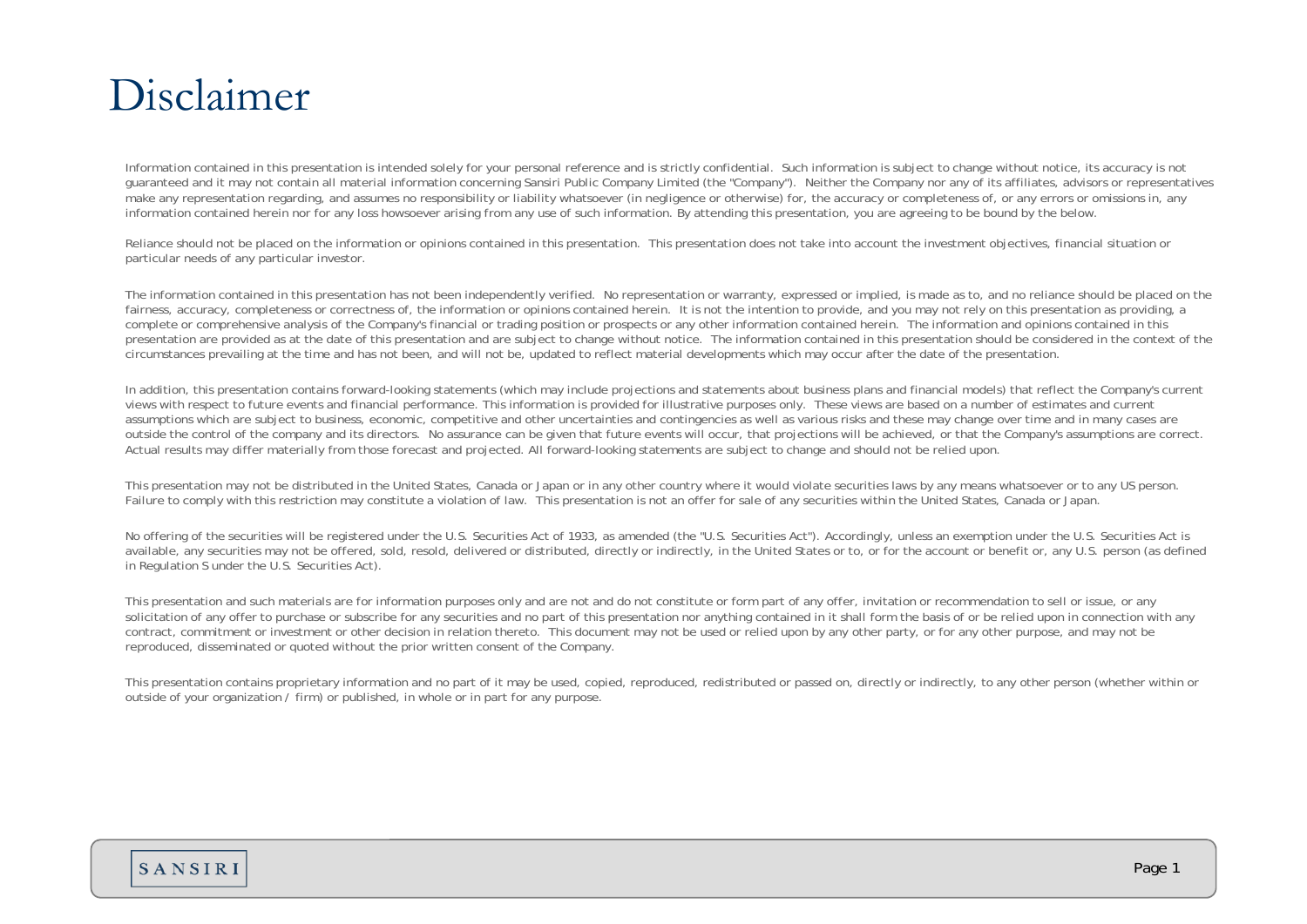### SECTION 1

## Company Overview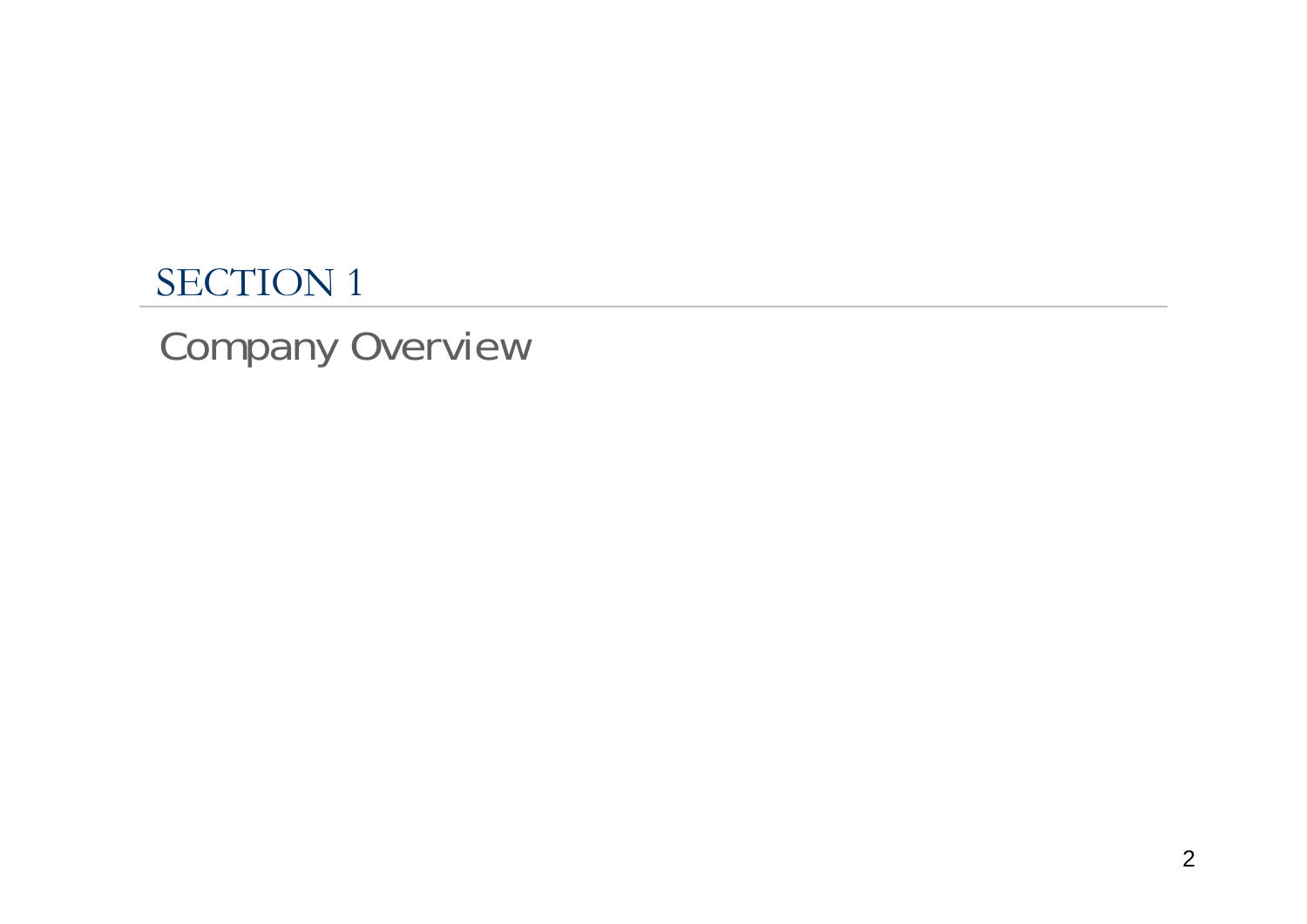## Thailand's only fully-integrated property developer

- Sansiri is headquartered at Bangkok, Thailand and  $\bullet$ employs ~2,000 people
	- − 25-year track record
	- − Publicly listed on SET in 1996 Market capitalization of c.USD 200 million and free-float of c.58%
	- Experienced management team
	- Strong Corporate Governance Scoring (National CG Committee)
- **Strong financial track record and balance sheet**   $\bullet$ 
	- Revenue CAGR growth of 15% and net income CAGR growth of 50% over 2006-08
	- Cash balance of THB 2.0 billion1
	- −Gearing (debt/equity) ratio of 1.23x1
	- BBB rated (TRIS Rating Company Limited) with positive outlook

#### **Financial track record and balance sheet strength**



Source: Company Note: 1. As of 30 Jun 2009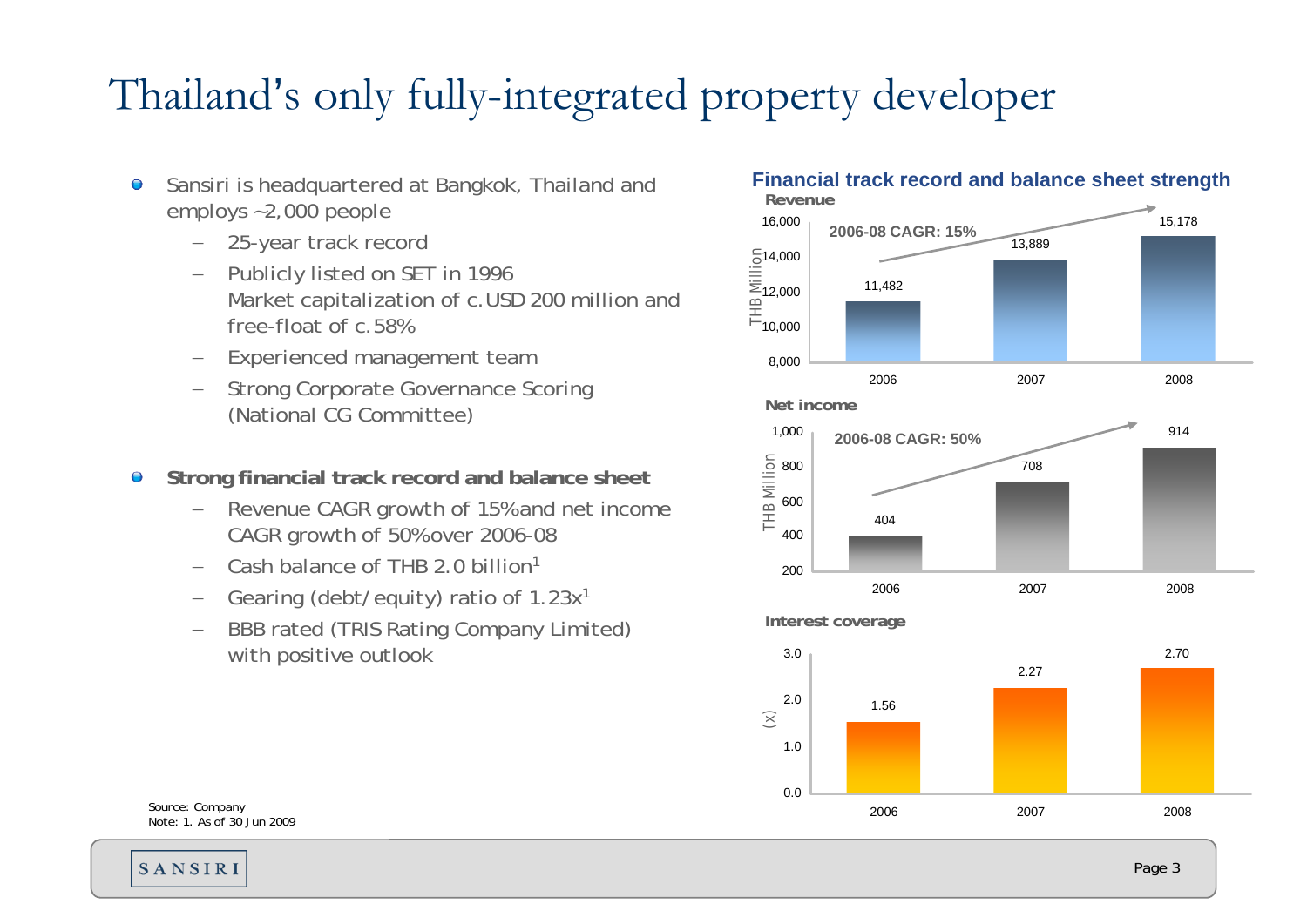## Thailand's only fully-integrated property developer

#### **Property Development Property Services**

- **Property development for sale:**  $\bullet$ 
	- Single detached house
	- **Townhouse**
	- Condominium
- **Property development for rent:**  $\bullet$ 
	- −Office buildings
	- Apartment



Piwattana



SANSIRI

- 
- Property and Asset Management  $\bullet$
- Property Brokerage Services  $\bullet$
- Property Sales Management  $\bullet$
- Property Development Consultancy  $\bullet$
- Property Management  $\bullet$
- Building Inspection  $\bullet$
- Franchisee of world-class concierge  $\bullet$ service



#### Q U I N T E S S E N T I A L L Y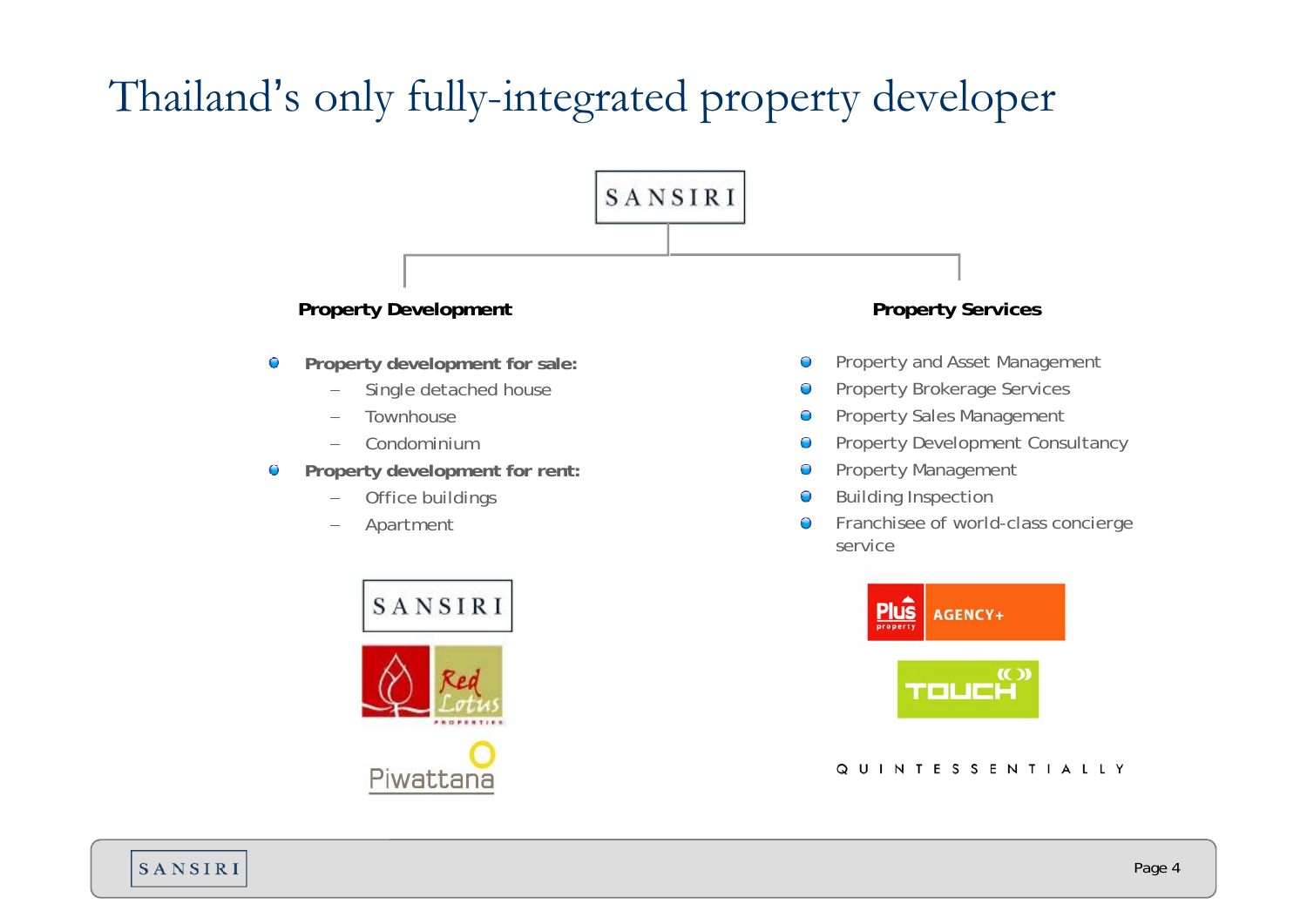## Diversified earnings base with portfolios in all market segments

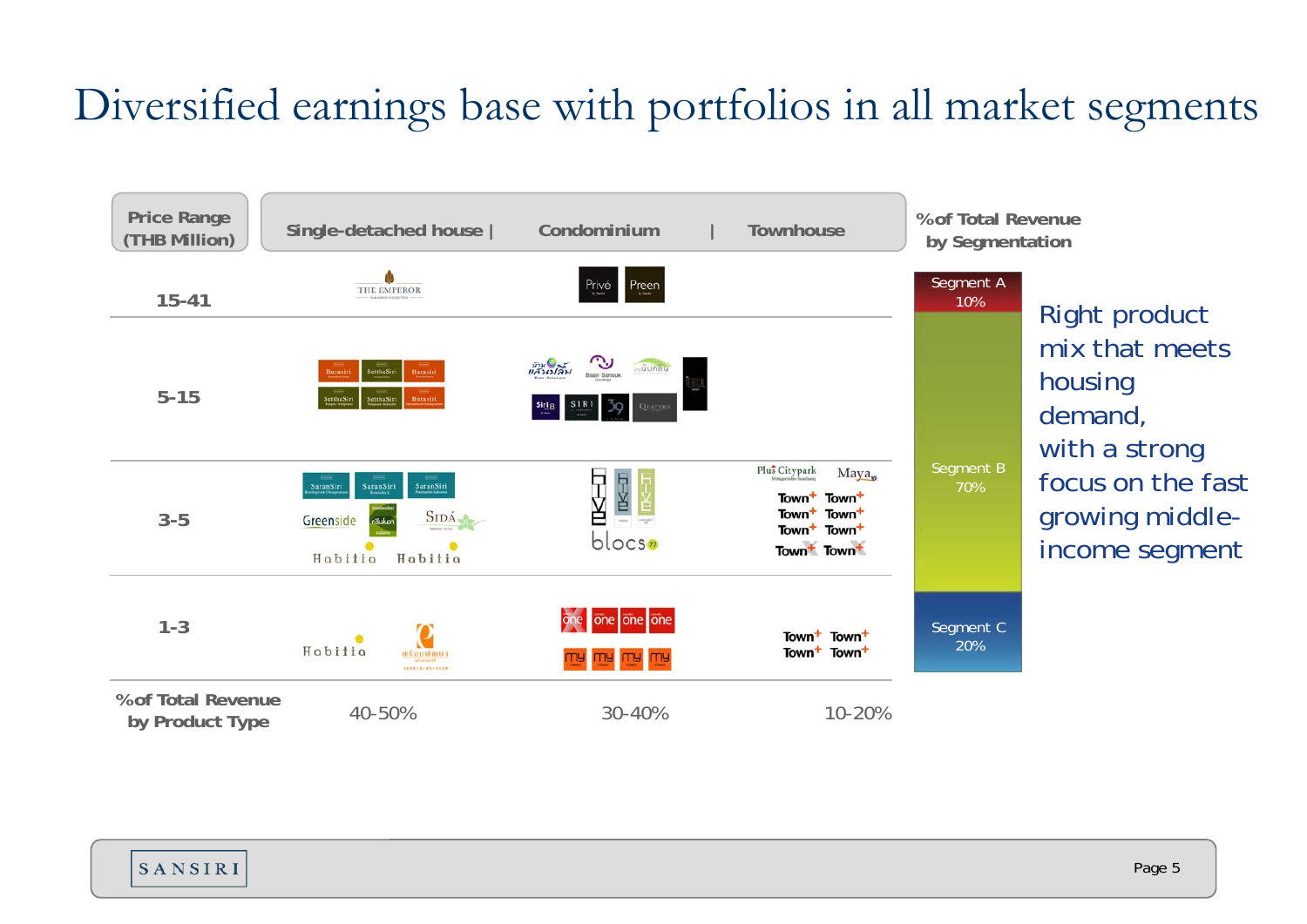## Market Leader with growing market share



- **Q** Largest developer of detached housing and condominiums
- 16,605 residential units sold since 2003  $\bullet$
- 18 projects with project value of THB 21 billion  $\bullet$ launched and announced in 2009
- THB 19.1 billion presales backlog (as of 19 Oct 09)  $\bullet$



Notes:

1 Based on total revenue in 2008

2 Others denotes other listed developers

#### **Recent sold-out projects**

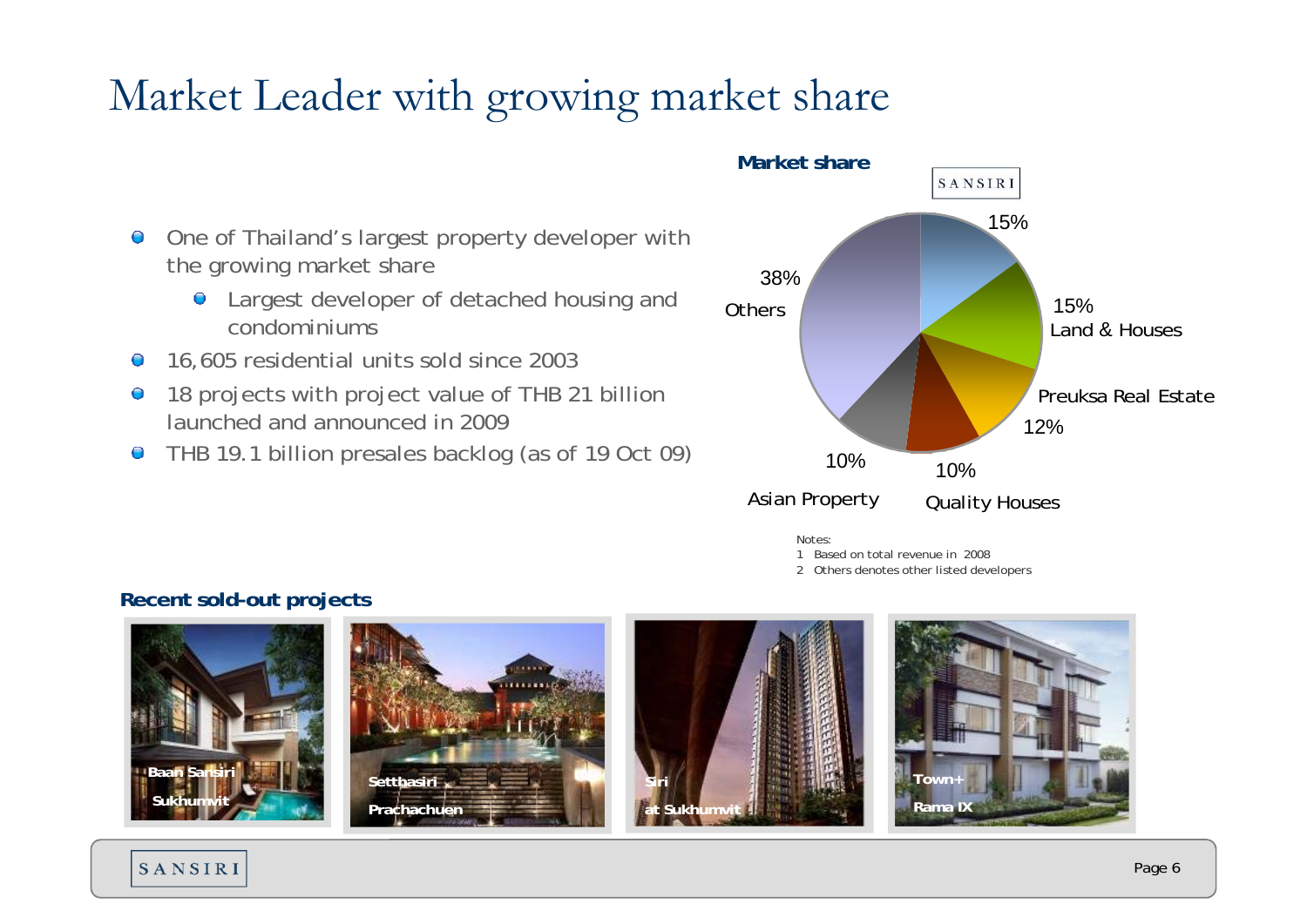

### Highest presales backlog in the market (91% secured revenue in 2009)

**Assumptions :**

- As described in our financial statements, we realize revenue on the basis of percentage of completion.
- •Presale backlog refers to unrealized revenue or cumulative presale amount (based on booking) in excess of realized revenue according to our latest quarterly financial statements.
- • In calculating presale backlog to be realized during the future years, we assume an expected rate of construction for 2009, 2010 and 2011 and expected progressive down payments from customers for the same periods, each based on past experience. However these assumptions are subject to the following uncertainties (among others):
	- 1.There is risk that we may not manage construction progress as expected, leading to less revenue realized than expected.
	- 2.There is risk that we may not collect down payment from customers as expected, resulting in less revenue realized than expected.
	- 3.Some customers may cancel the sold units and forfeit their deposits, resulting in less revenue realized than expected.
- The foregoing information is subject to change and no assurance can be given that these events will occur or that our assumption are correct.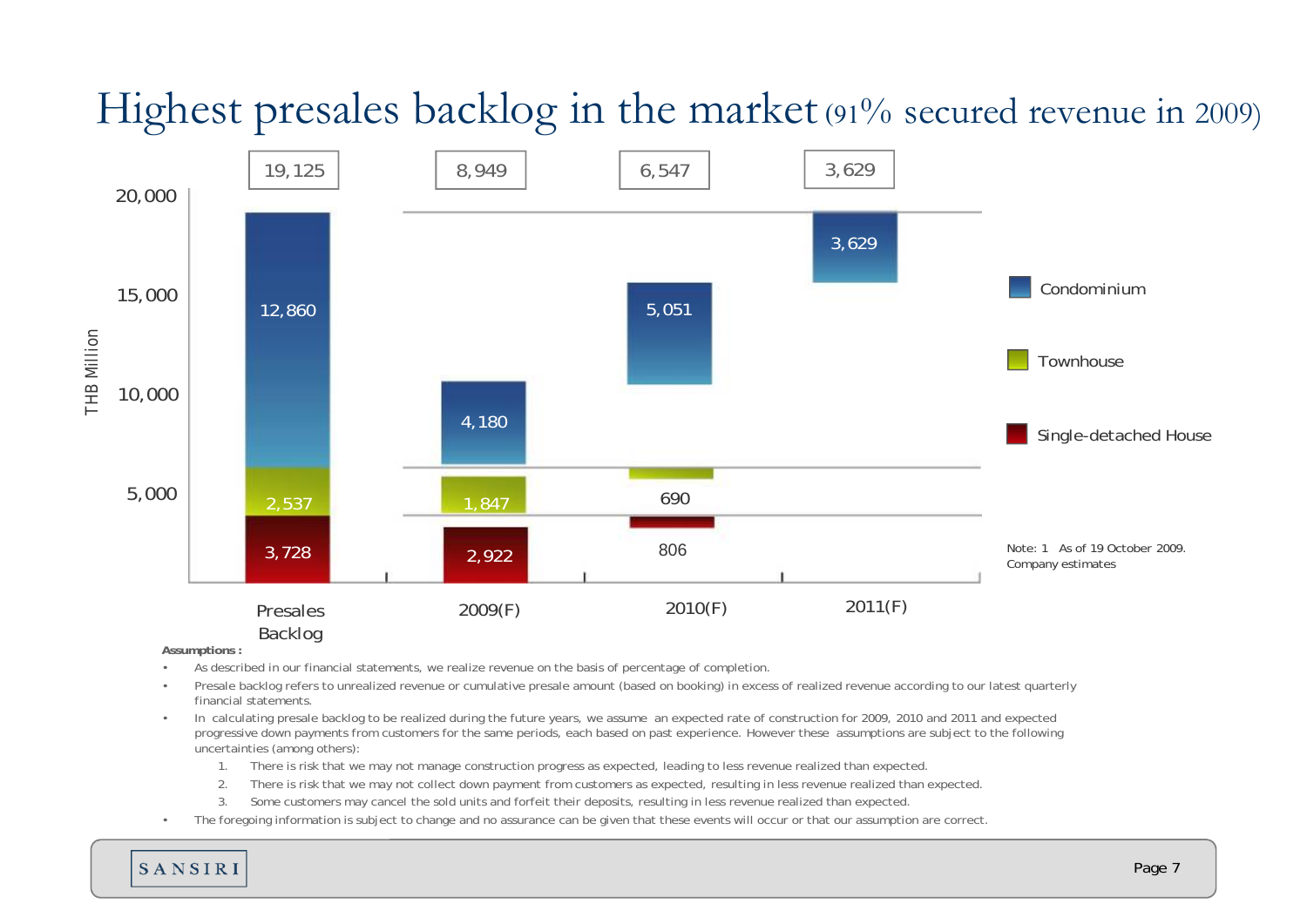### Thailand's largest property management, brokerage & sales management firm

| Property<br>management               | 200 buildings, nearly 70 million square feet<br>under management<br>Commercial, residential, institutional,<br>$\bullet$<br>hospitality<br>50,000 residents and commercial tenants<br>$\bigcirc$<br><b>• TOUCHDIRECT</b> Fully- integrated services                                                          | TOUCH |
|--------------------------------------|--------------------------------------------------------------------------------------------------------------------------------------------------------------------------------------------------------------------------------------------------------------------------------------------------------------|-------|
| Brokerage and<br>sales<br>management | Nearly THB 76 billion in sales<br>transaction since 2004<br>(THB 9 billion in 7M09)<br>Database of 300,000 qualified buyers<br>$\bullet$<br>Over 10,000 listed properties<br>Long-standing reputation for 10-year<br>experience<br>$\bullet$ Extensive network with a dedicated<br>team of 120 professionals |       |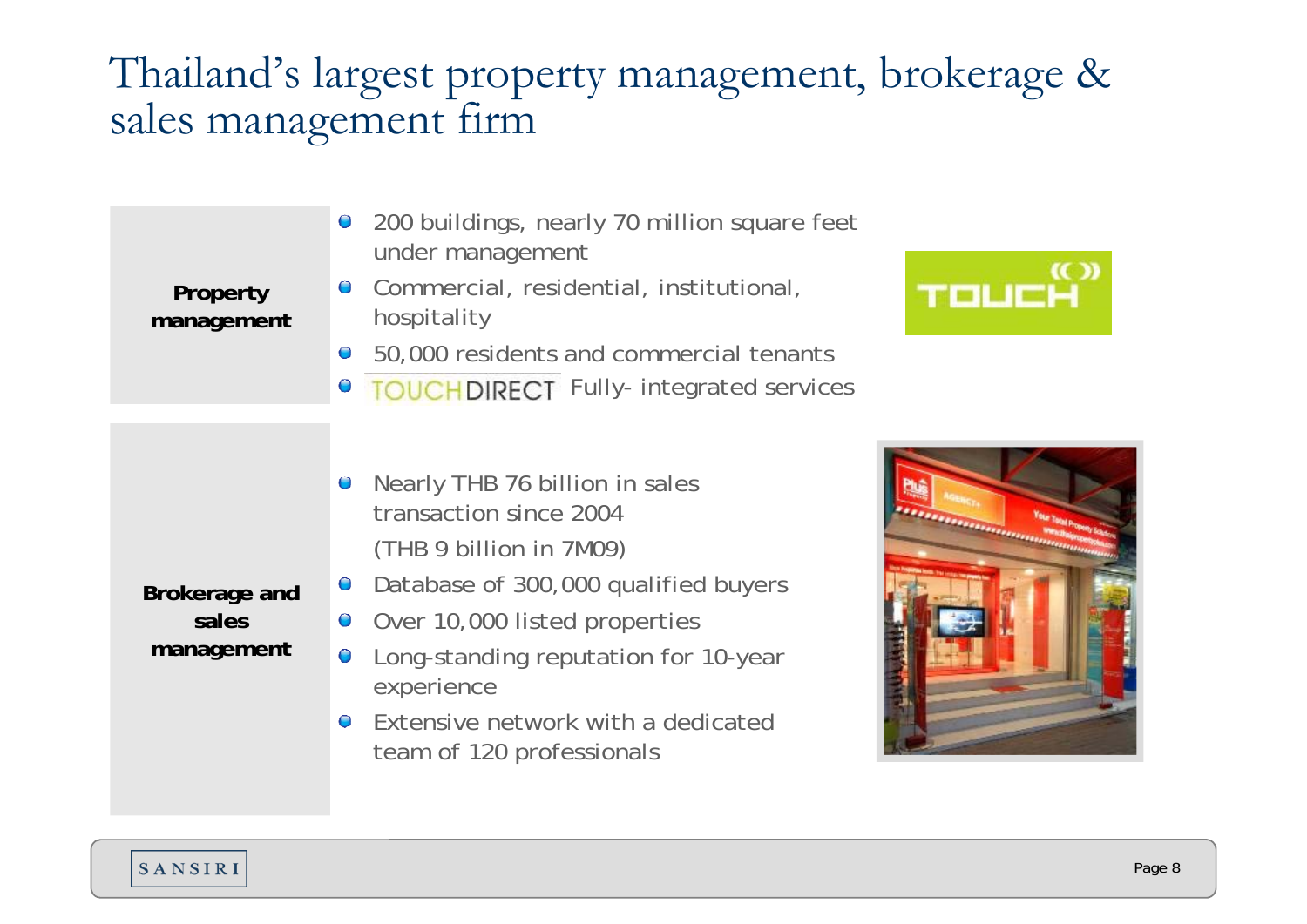### SECTION 2

## Property Market Outlook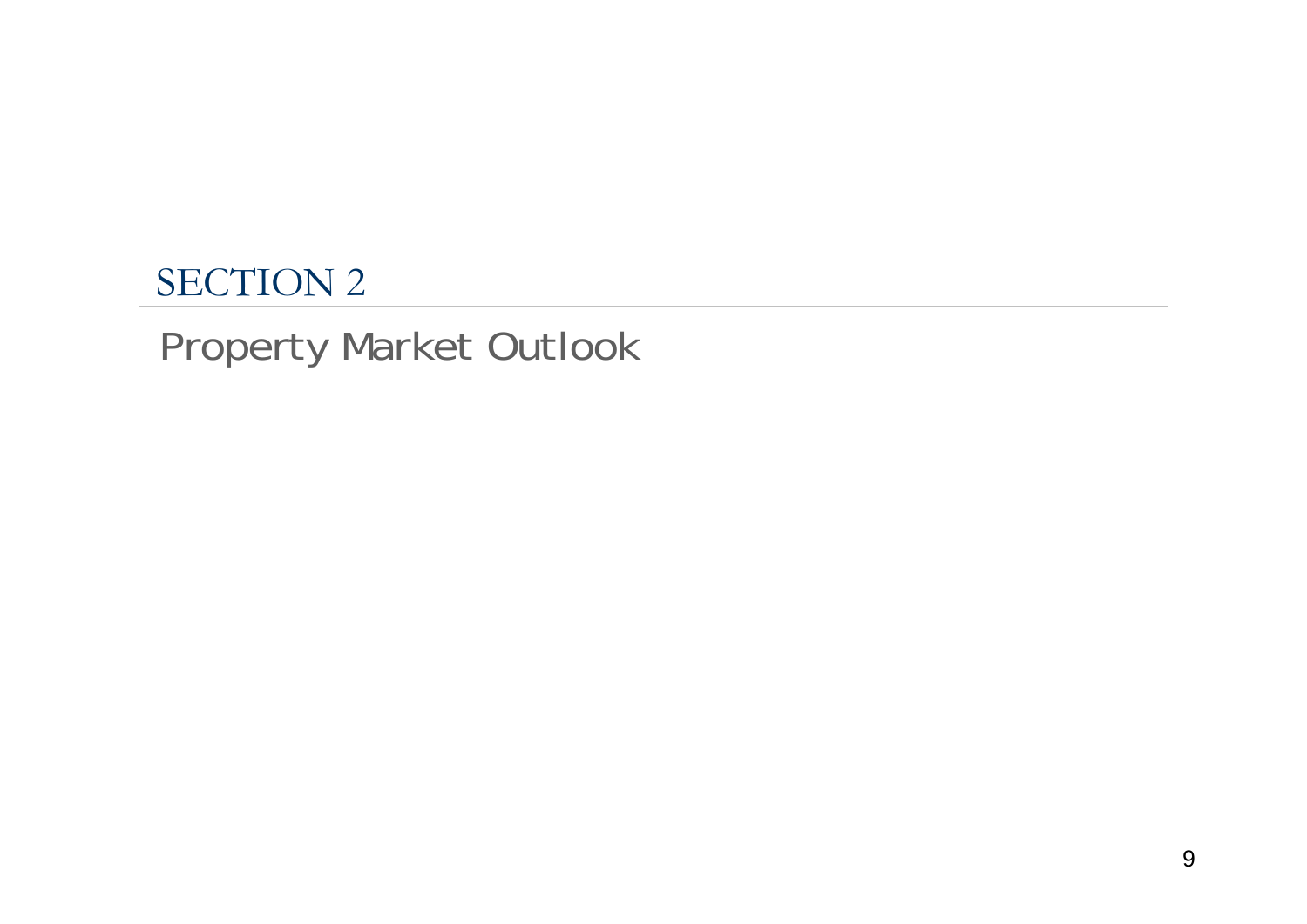## Improving Property Demand & Consumer Confidence



- **Tax incentives ;** 4.2% Tax rate cut on Special Business Tax and Transfer fee.
- **Low interest rate;** Current Minimum Lending Rate (MLR) 5.85%
- **Government Stimulus Package ;**  Spending on infrastructure projects.
- $\bullet$  **Higher Barrier-to-entry for small developers ;**
	- **•** Branding
	- $\bullet$  Limited access to project financing loans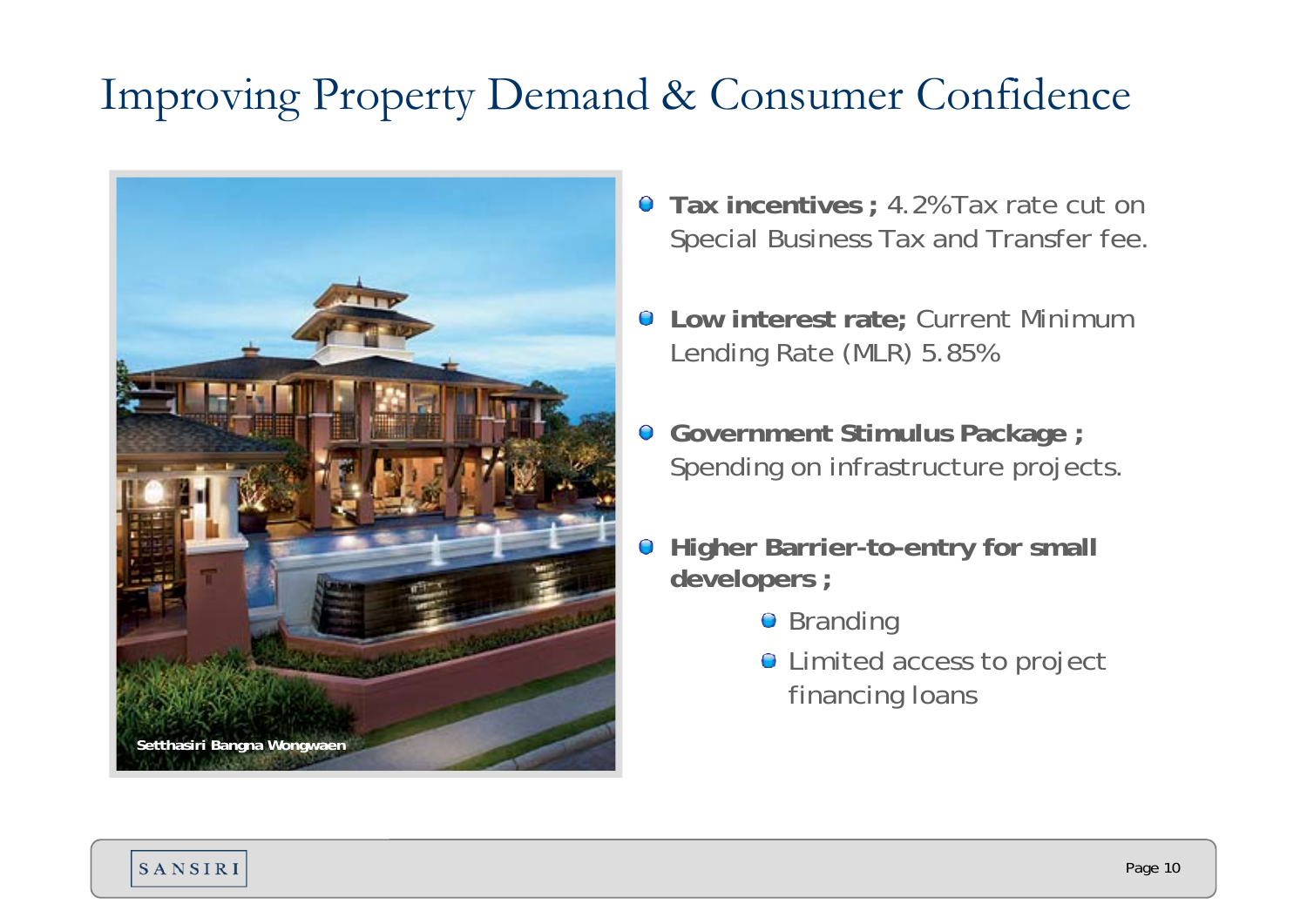### Well positioned to benefit from the current recovery in the Thai property market

#### Recovering housing demand since May 2009



Source: Real Estate Information Center, Sansiri Estimates.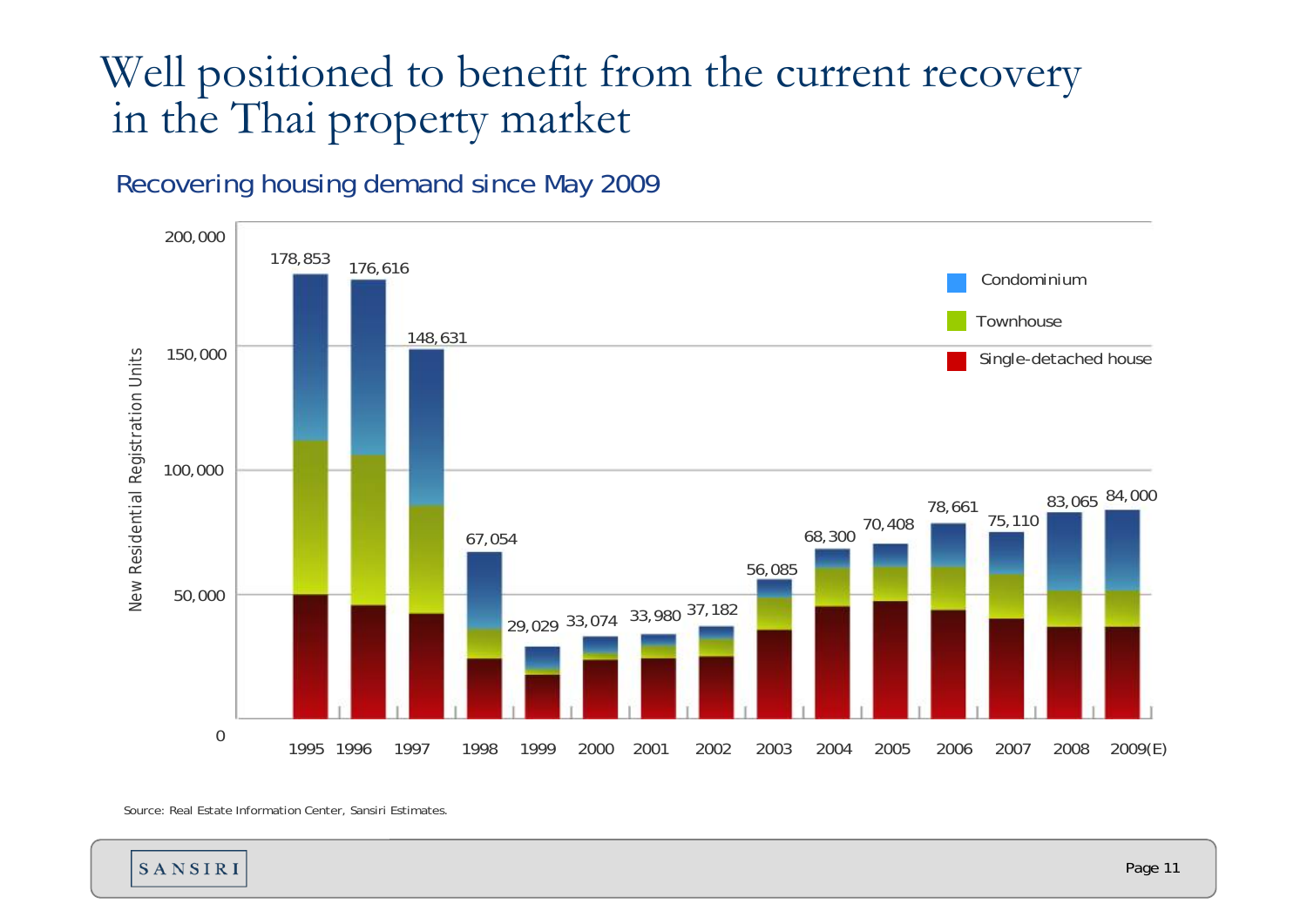## New residential supply has continued to shrink

Decreasing supply due to decreasing availability of credit for small developers. Sansiri is positioned to benefit from improved pricing power and growing market share



Source: Real Estate Information Center, Agency for Real Estate Affairs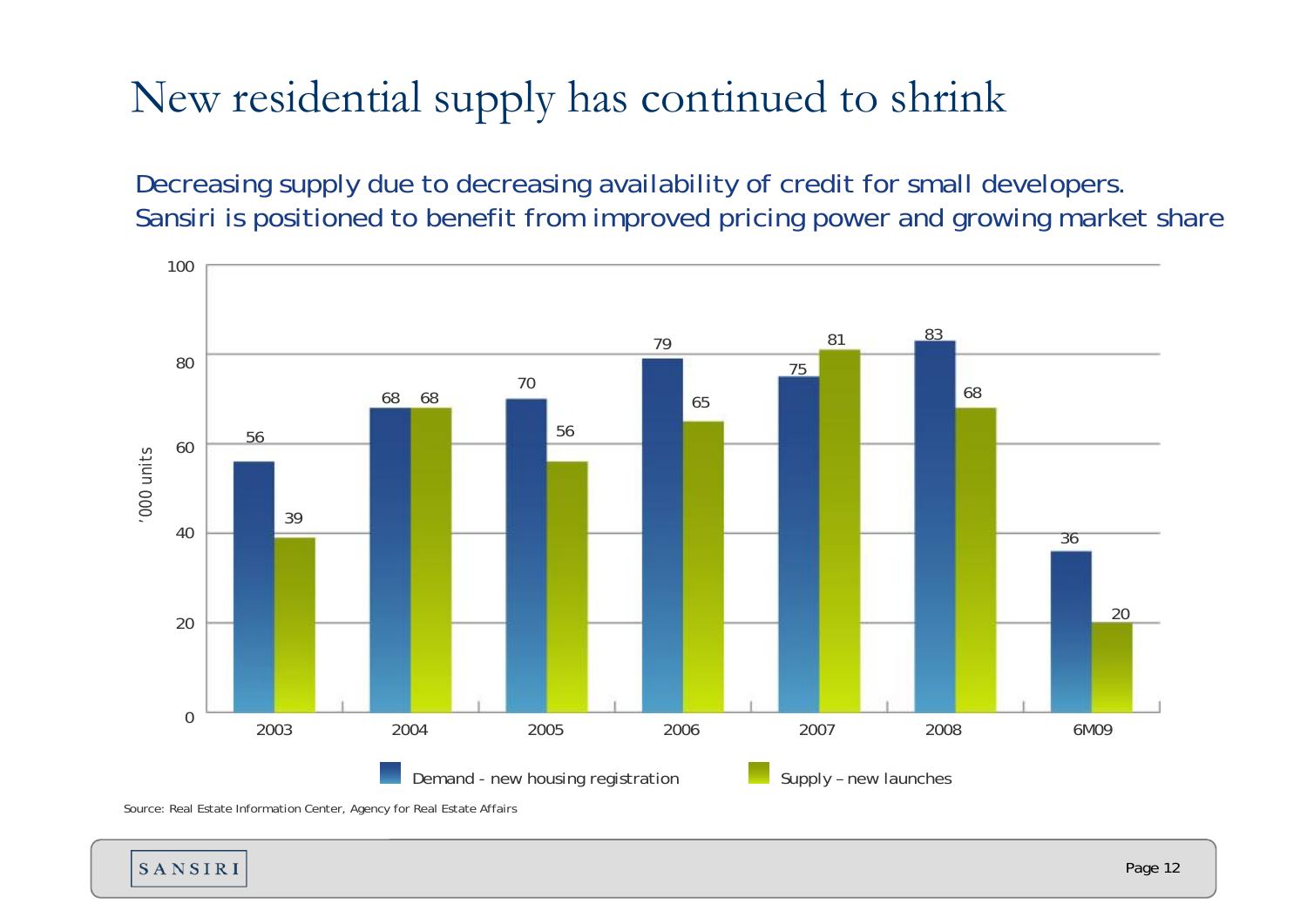### SECTION 3

## Competitive strengths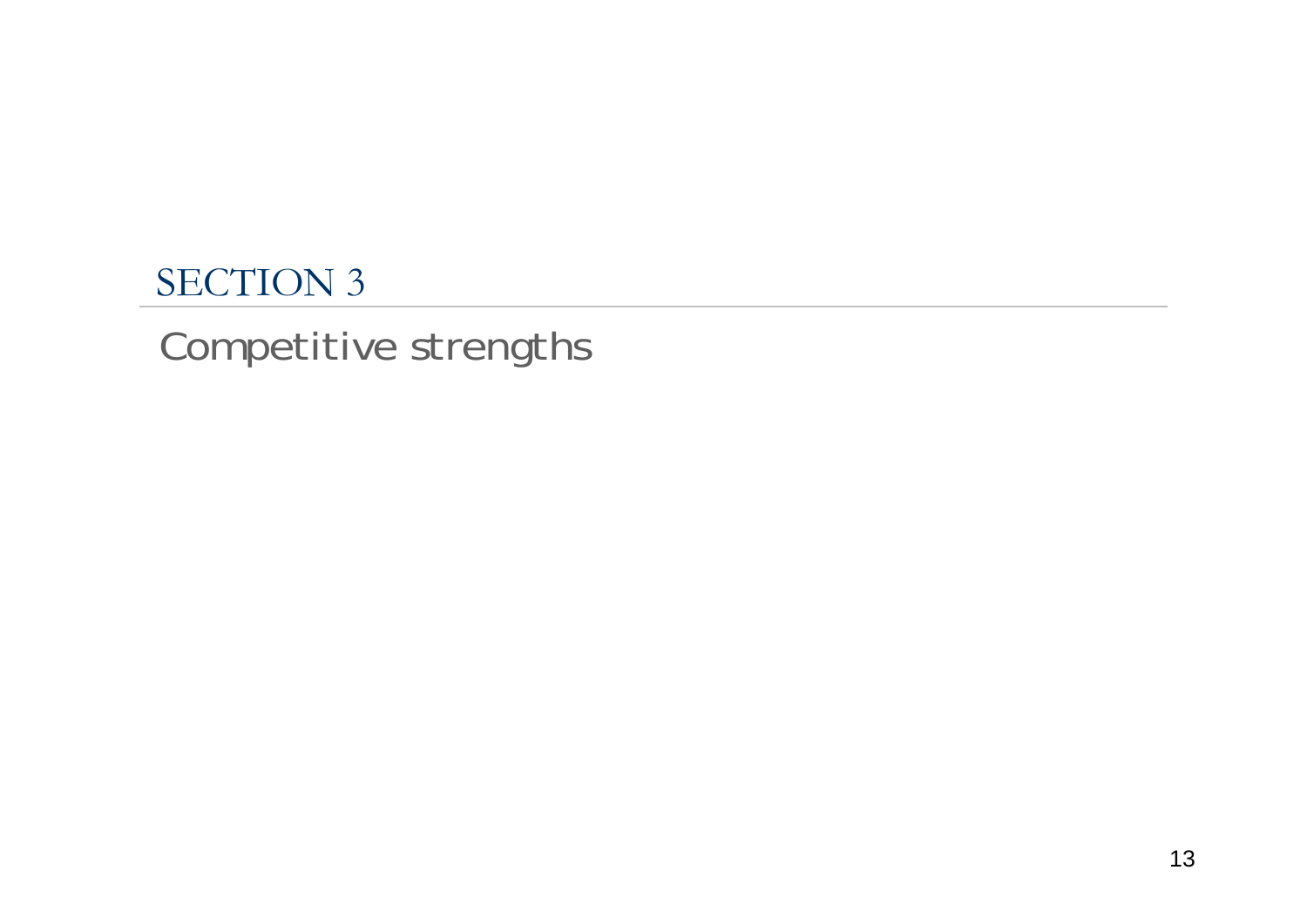### Competitive strengths

**Market leader with growing market share** 

5

1

**Integrated business model**

6

2

**Well positioned to benefit from the current recovery in the Thai property market**  $\mathsf{R}$ 

7

**Resilient business model** 

SANSIRI

**Achieving economies of scale and increasing margins**

**Strong projects in pipeline with highest presales backlog**

**Experienced management team** 

4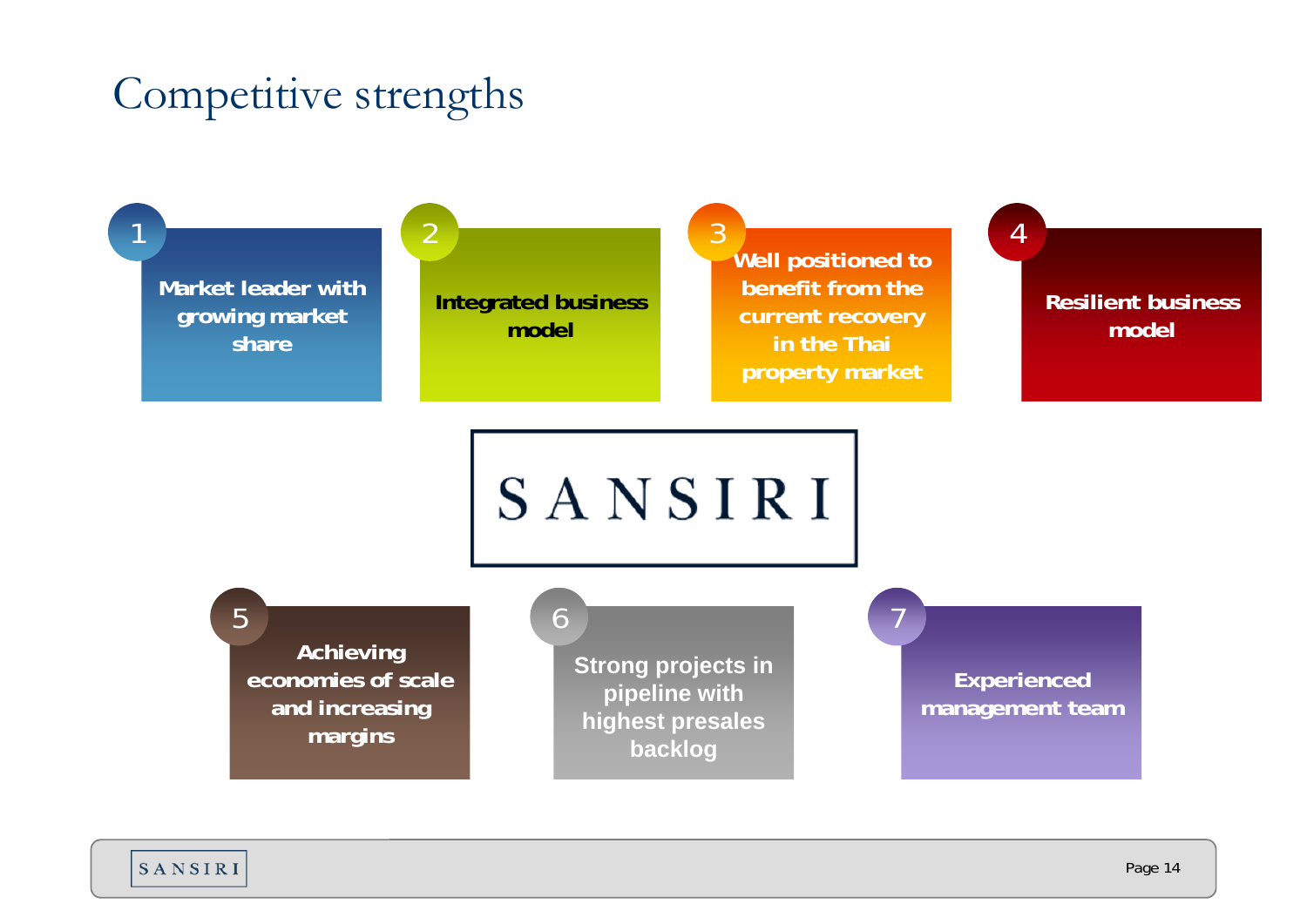## Market leader with growing market share 1

#### Large developers have gained market share



SANSIRI

Notes:

1 Based on total revenue (of all listed developers) during 2005 – 2008

2 Others denotes other listed developers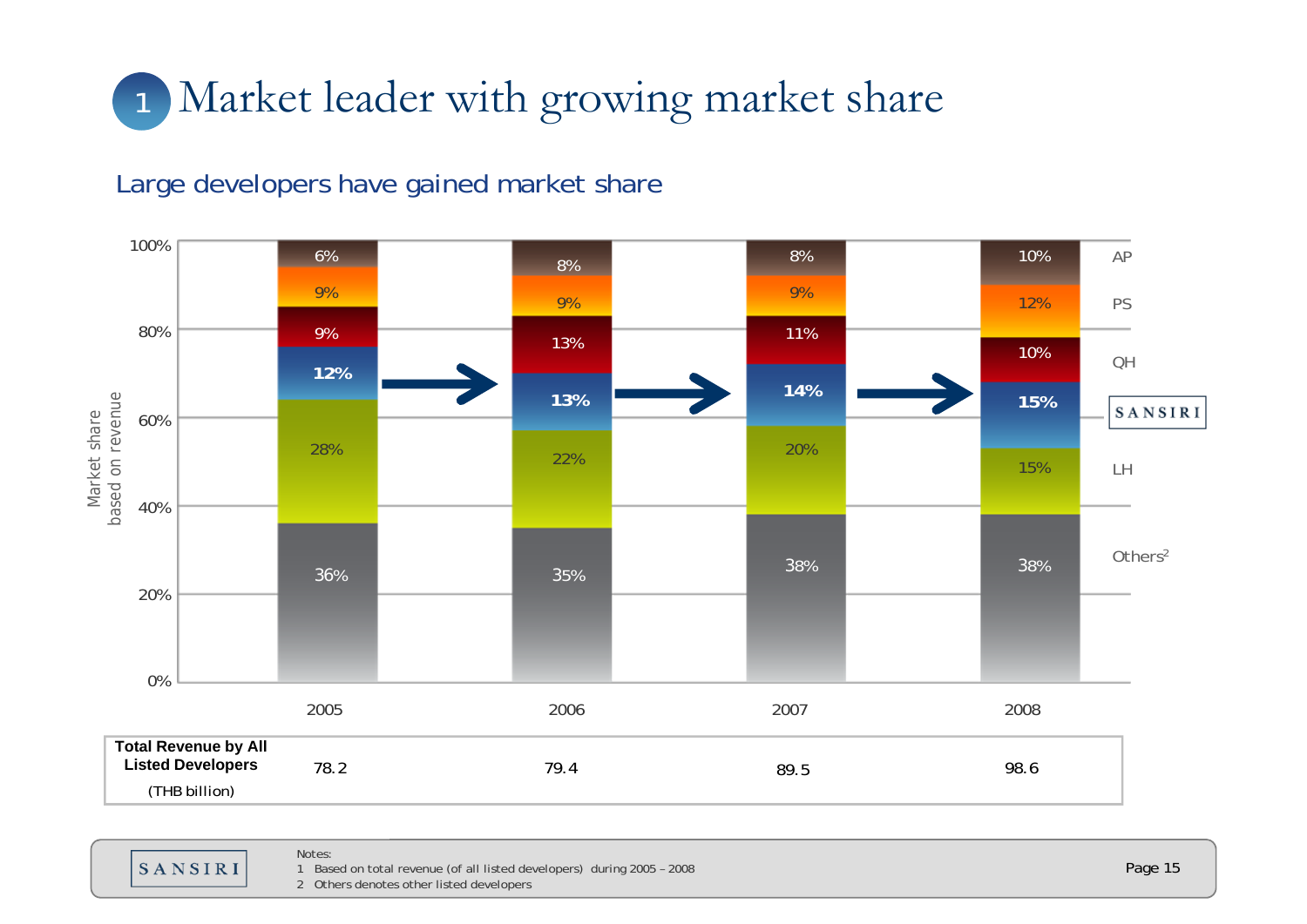#### Fully integrated real estate company 2

Sansiri's unique integrated business model allows it to capitalize upon existing databases and to position it to capitalize on the recovering Thai property market

#### **Property development**

- **O** Track record in property development business
- Successfully penetrated to mid and low-end property segment
- Strong brand names across all market segments

#### **Brokerage and sales management Team**

- Thailand's largest property brokerage and sales team
- **O** THB 76 billion transactions value since 2004
- Database contains 300,000 qualified buyers
- 10,000 listed properties



#### **In-house research Team**

Dedicated in-house research team to provide insightful market survey and analysis

#### **Property management**

- Thailand's largest property management firm
- **O** Property types across commercial, residential, institutional, hospitality
- Manages 200 buildings, totaling 70 million square feet
- 50,000 residents and commercial tenants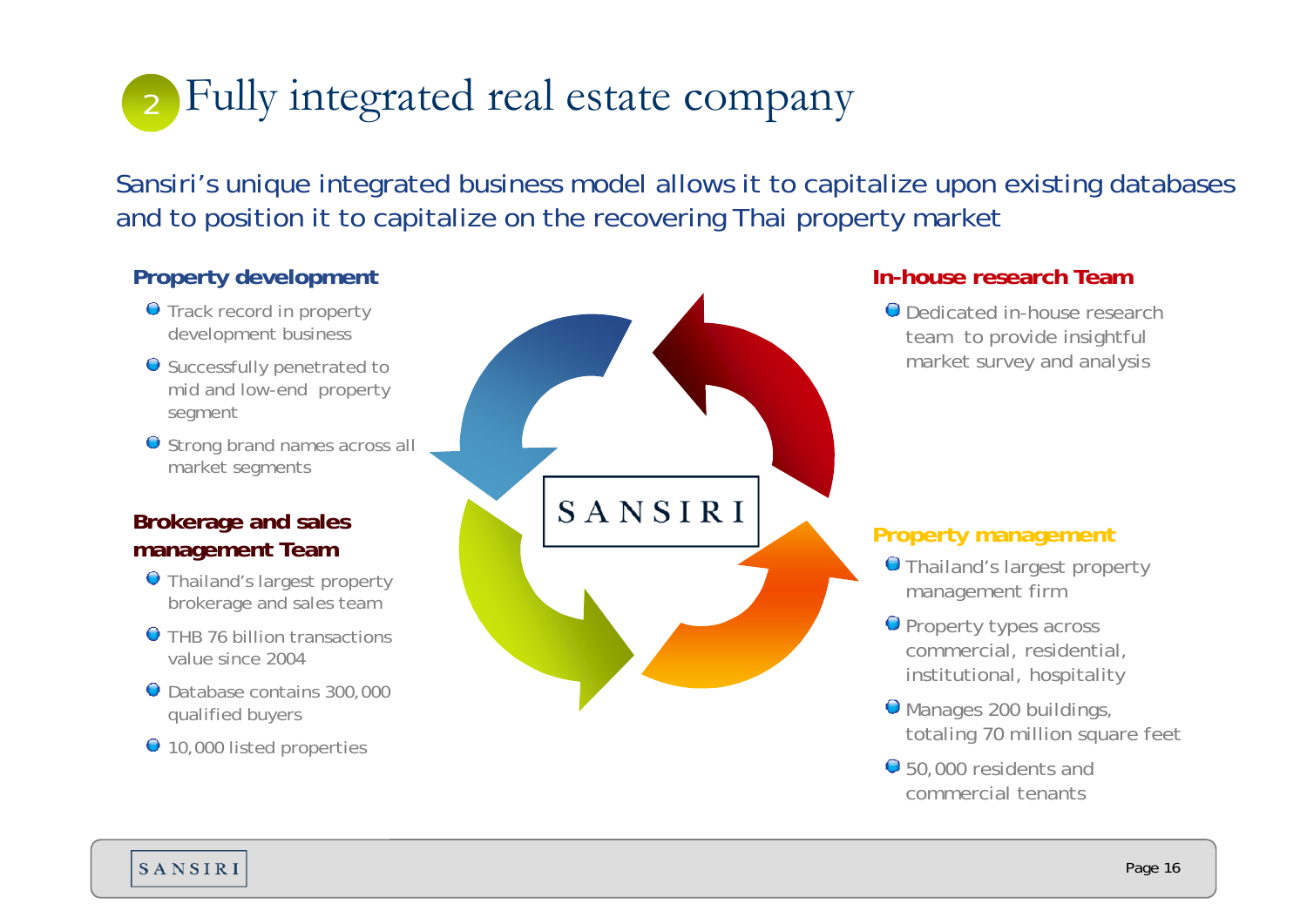#### Well positioned to benefit from the current recovery in the Thai property market 3

(Low inventory with 67% of active projects sold)



4,275 available units for sale  $\bigcirc$ 

165 inventory units, approximately 2-week sales (based on weekly sales  $\bullet$ of THB 400 million)

THB Million THB Million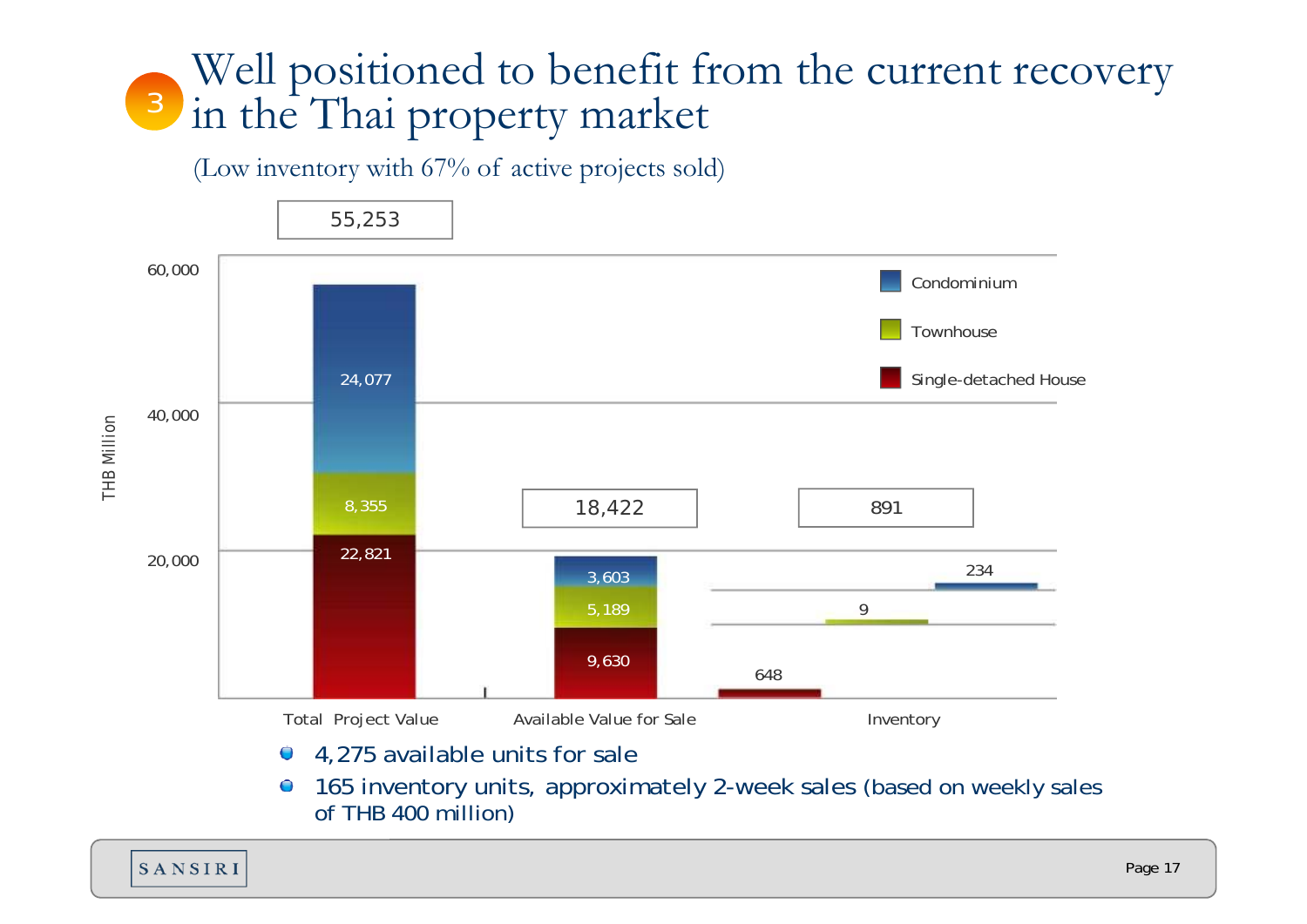#### Resilient business model despite economic slowdown and political uncertainty 4











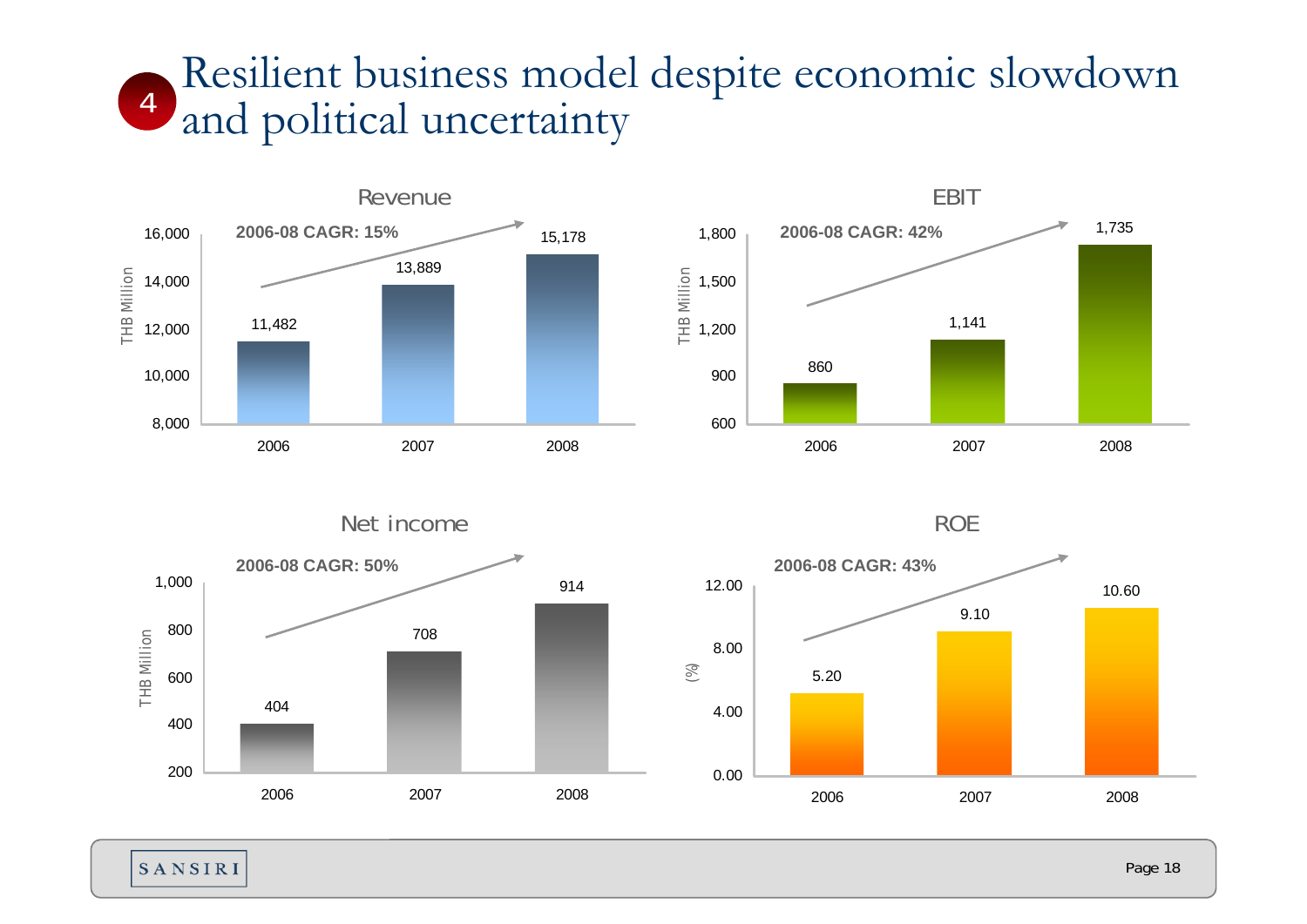#### Improving gross margins through brand premium and effective cost management 5

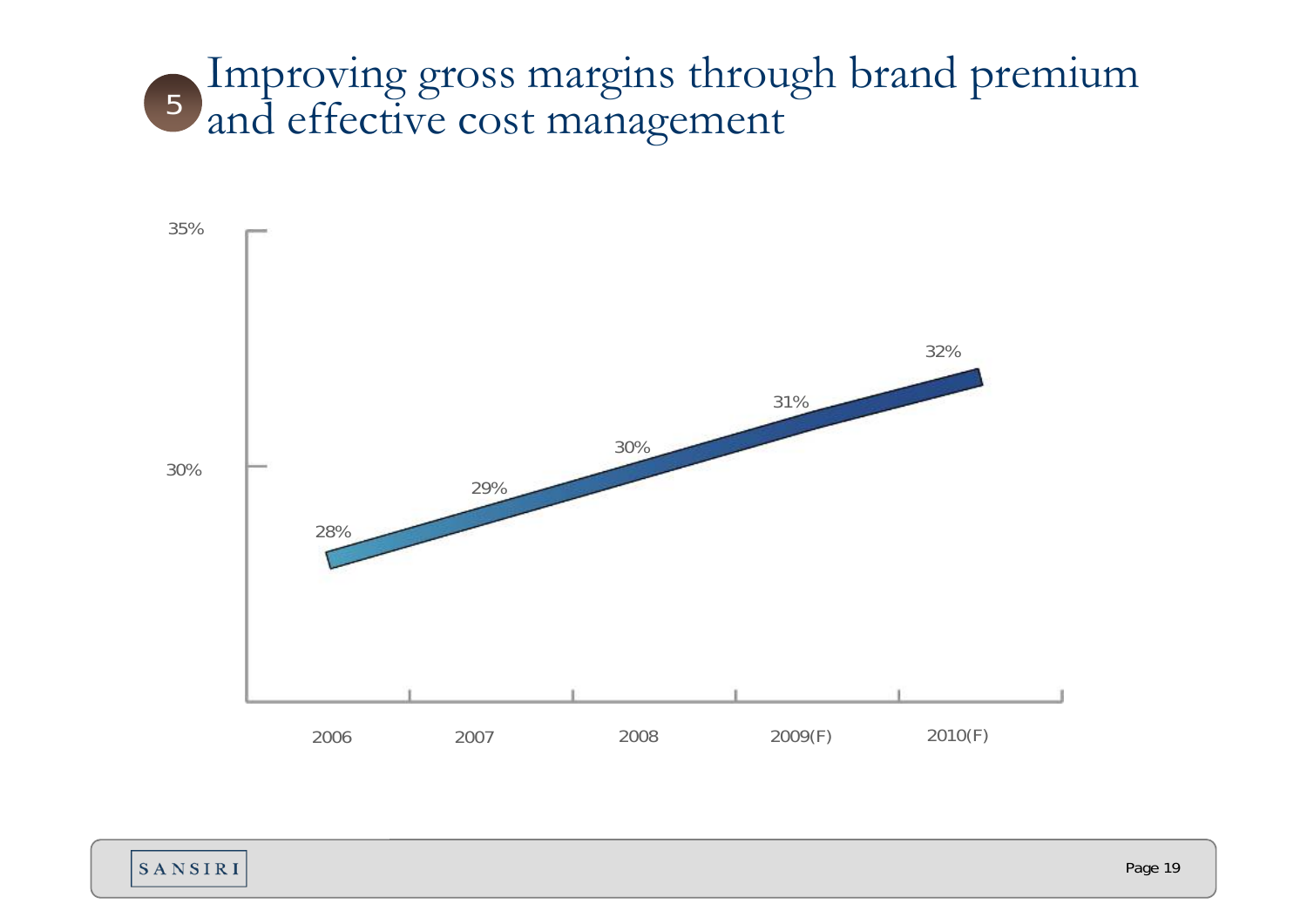#### Improving gross margins through brand premium and effective cost management 5

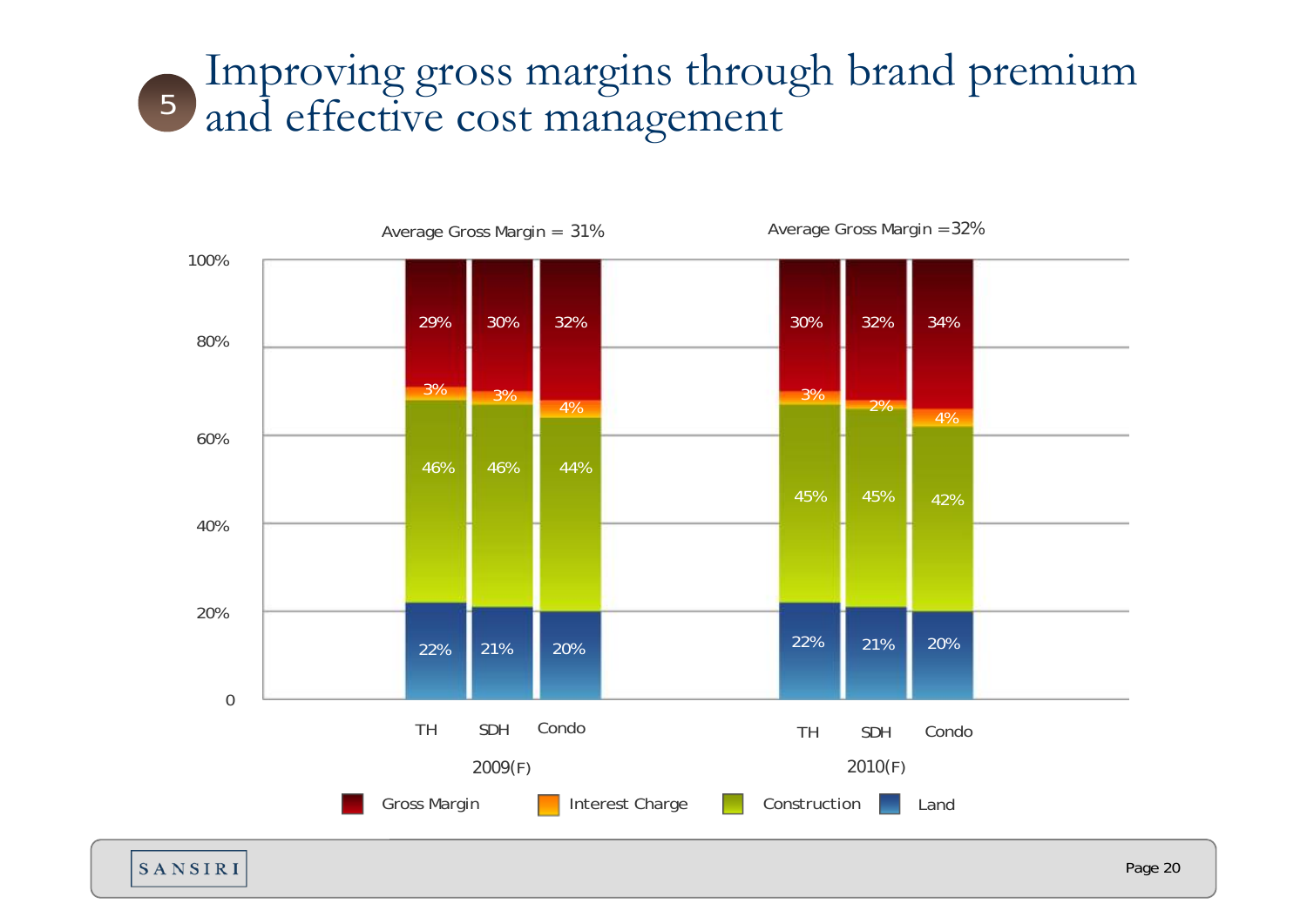## Increasing margins through brand premium 5

#### A premier developer with strong brand recognition







**Best Developer in Thailand 2008**

*Euromoney, 2008*

**Commendation of Excellence, 2007**

#### **Best Residential Project of the Year, 2006**

*Asia Pacific Commercial Real Estate (APCRE)*

**Sansiri remains the first and only South East Asian developer to have received the prestigious award for our worldwide reputation for quality**





#### Q U I N T E S S E N T I A L L Y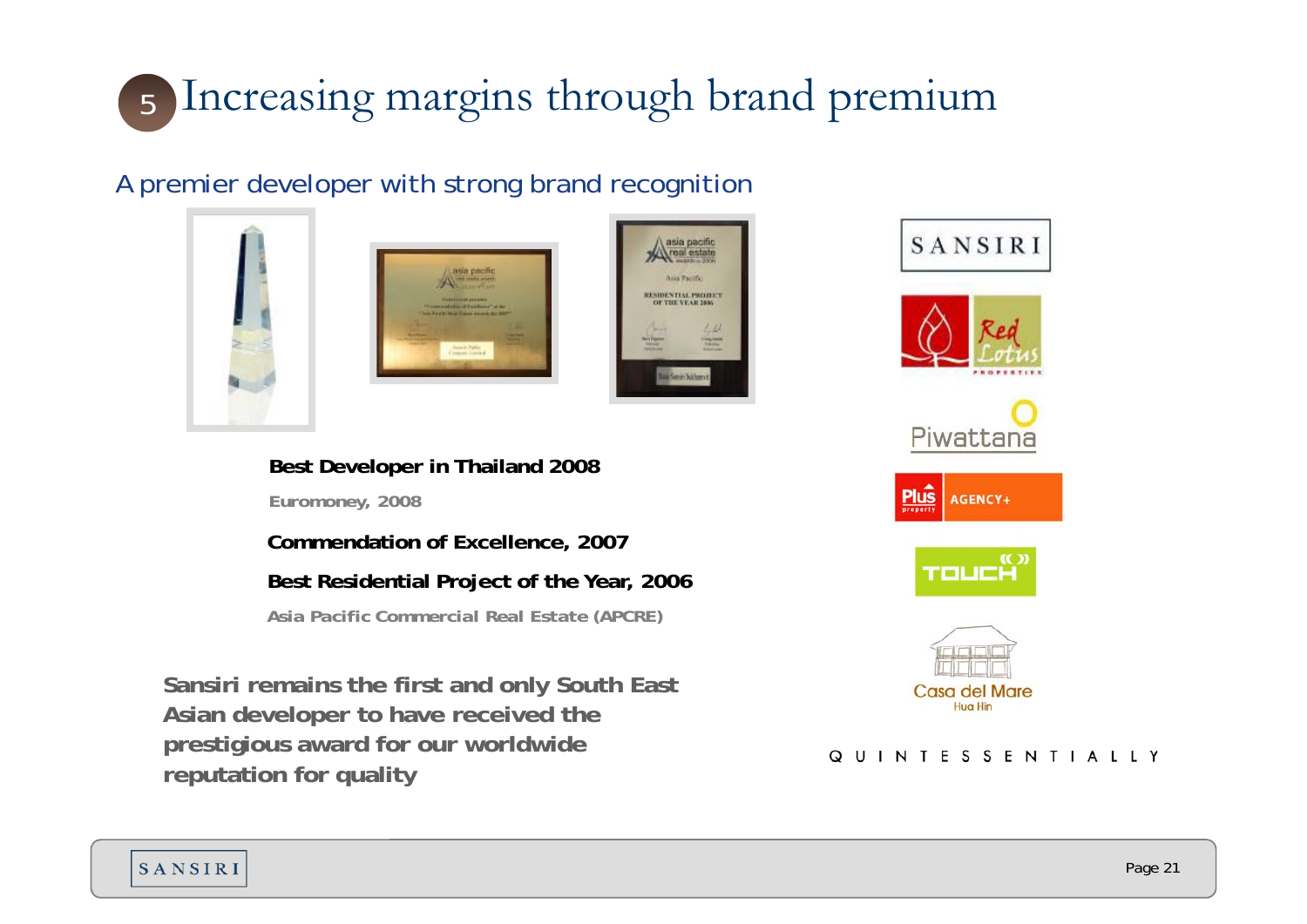#### Gaining economies of scale and increasing shareholder value 5





Earnings per share



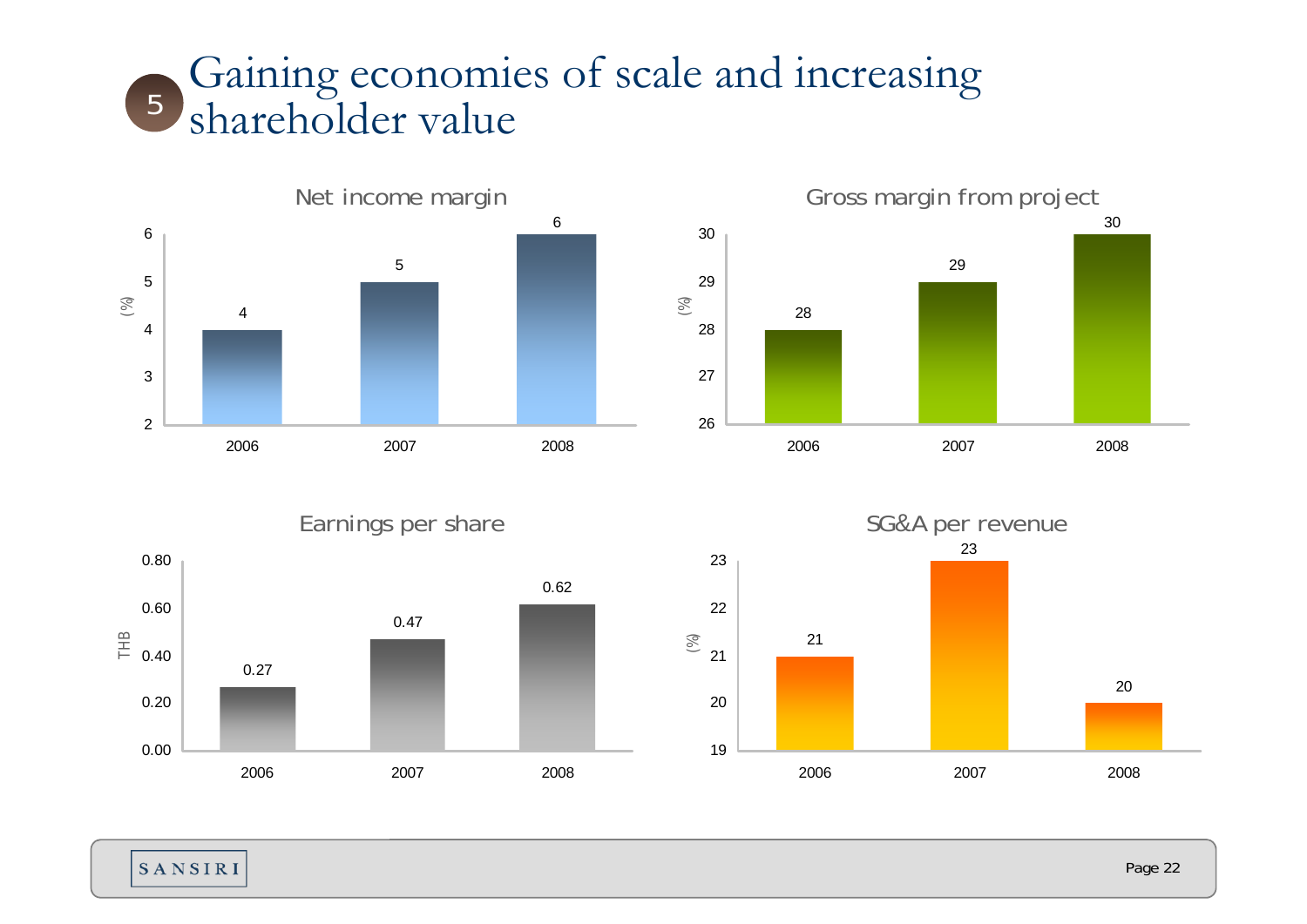## 6 Strong project in pipeline with highest presales backlog

| Available for sale<br>Projects<br>(As of 19 Oct 09) | No. of<br>Projects | No. of<br><b>Units</b> | Project<br>value<br>(MB) | Available<br>for sale<br>(MB) | <b>Available for</b><br>sale<br>(Units) |
|-----------------------------------------------------|--------------------|------------------------|--------------------------|-------------------------------|-----------------------------------------|
| <b>Single-detached House</b>                        | 18                 | 4,157                  | 22,821                   | 9,630                         | 1,991                                   |
| Condominium                                         | 21                 | 4,732                  | 24,077                   | 3,603                         | 542                                     |
| <b>Townhouse</b>                                    | 14                 | 2,599                  | 8,355                    | 5,189                         | 1,742                                   |
| Total                                               | 53                 | 11,488                 | 55,253                   | 18,422                        | 4,275                                   |



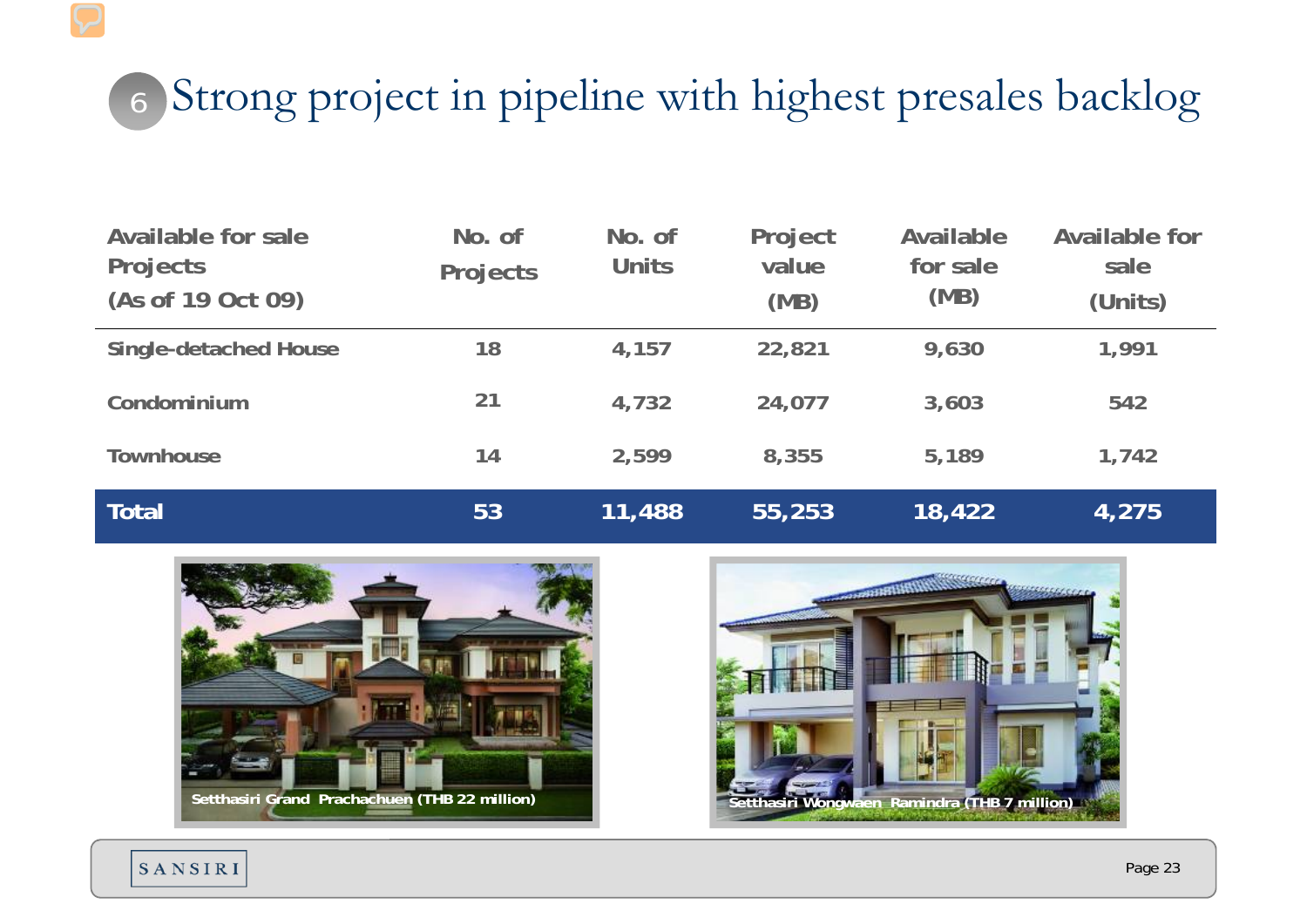## Strong project in pipeline - 2009 6

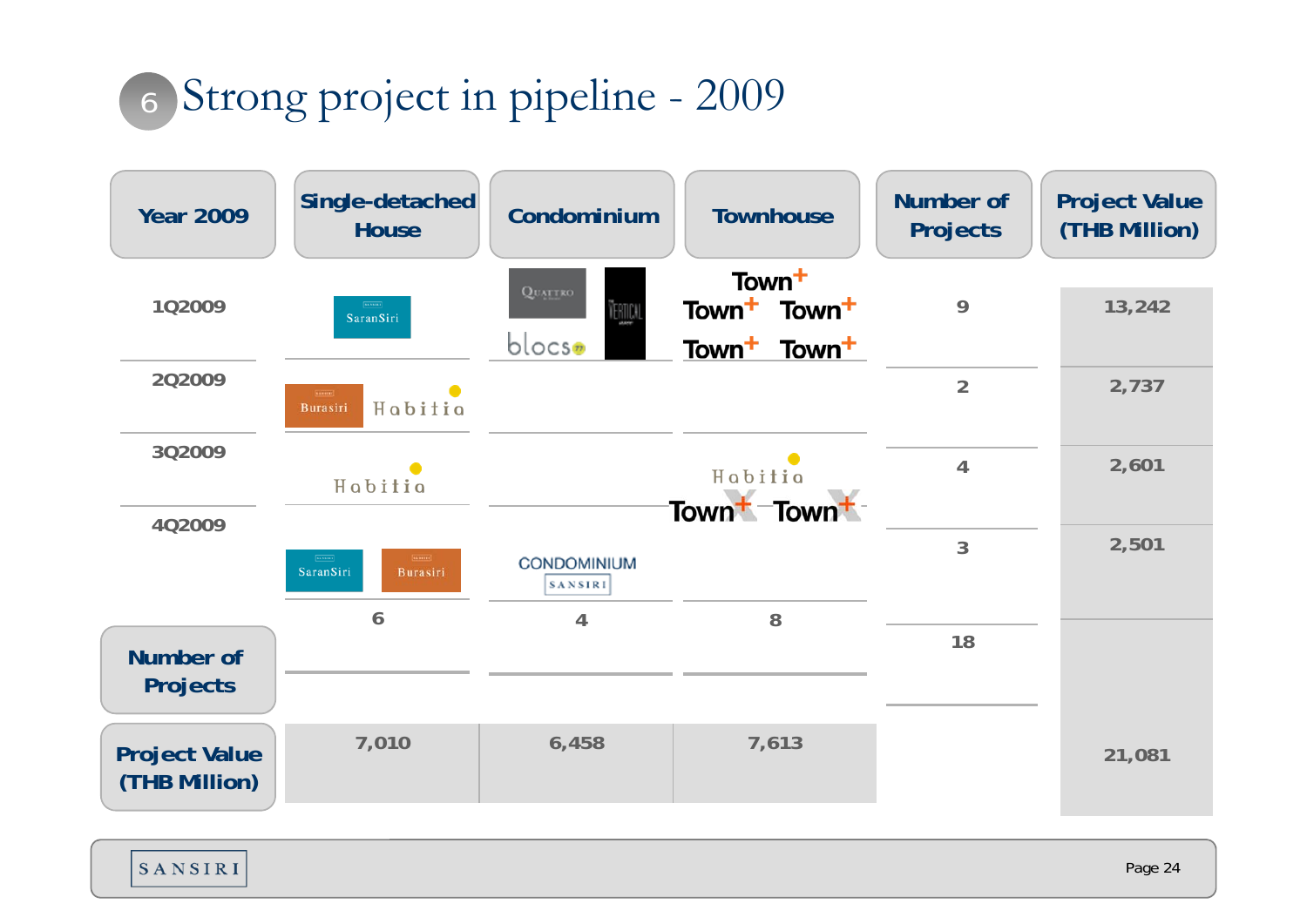

Experienced management team with a proven track record in the Thai real estate sector and an average of more than 20 years of real estate experience



**Mr.Apichart Chutrakul**

Chief Executive Office / Vice Chairman of the Board

**~25 years real estate experience**



**Mr.Srettha Thavisin**President /Director

**~25 years real estate experience**



**Mr.Wanchak Buranasiri**

Senior Executive Vice President /Director

**~17 years real estate experience**



**Mr.Thalin Aeimtitiwat**Executive Vice President Accounting & Finance

**~25 years real estate experience**



**Mr.Uthai Uthaisangsuk**

Executive Vice President

Project Development (High Rise)

**~15 years real estate experience**



**Mr.Metha Angwatanapanich** Executive Vice President Project Development (Low Rise)

**~14 years real estate experience**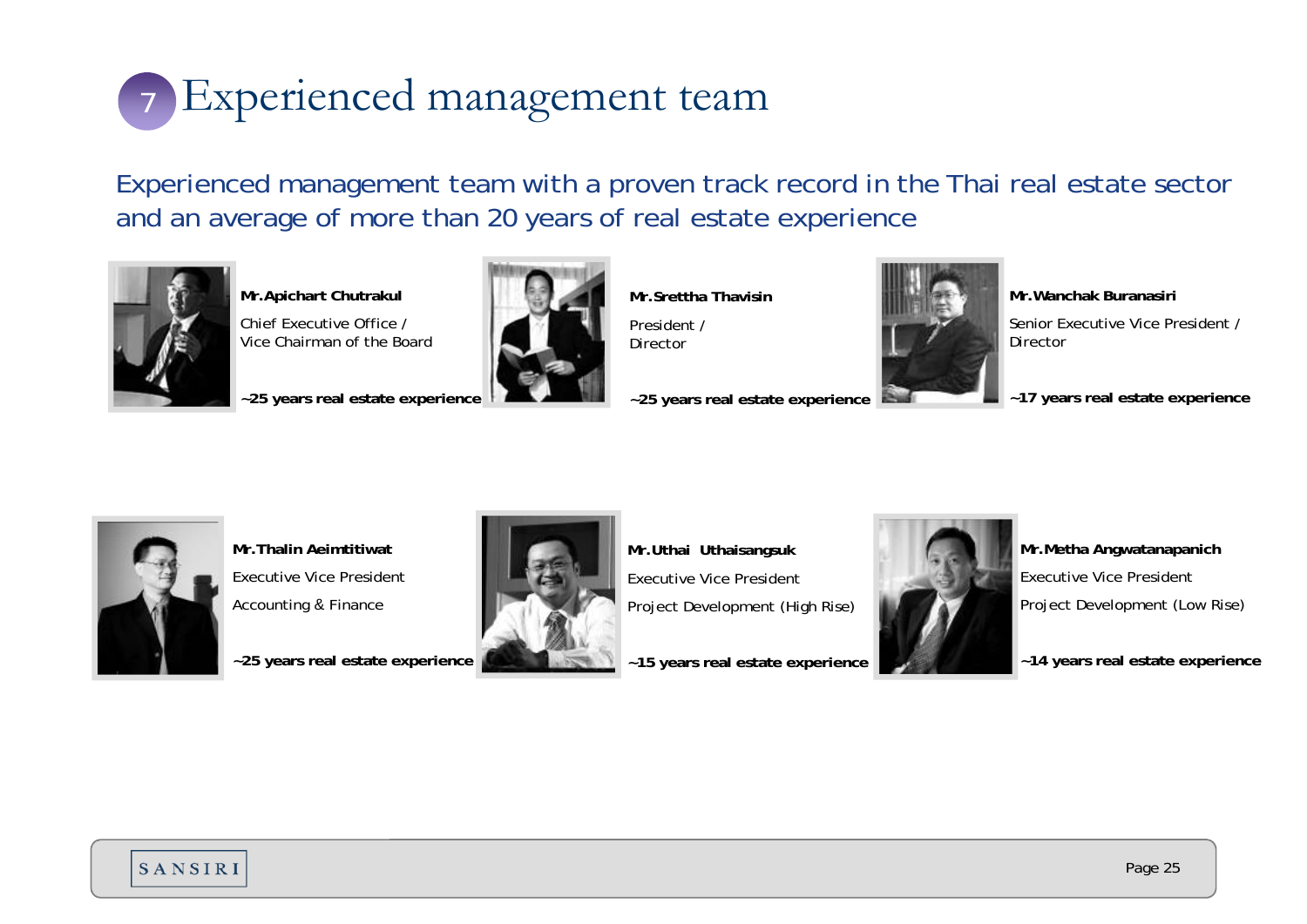### SECTION 3

### Development and investment strategy